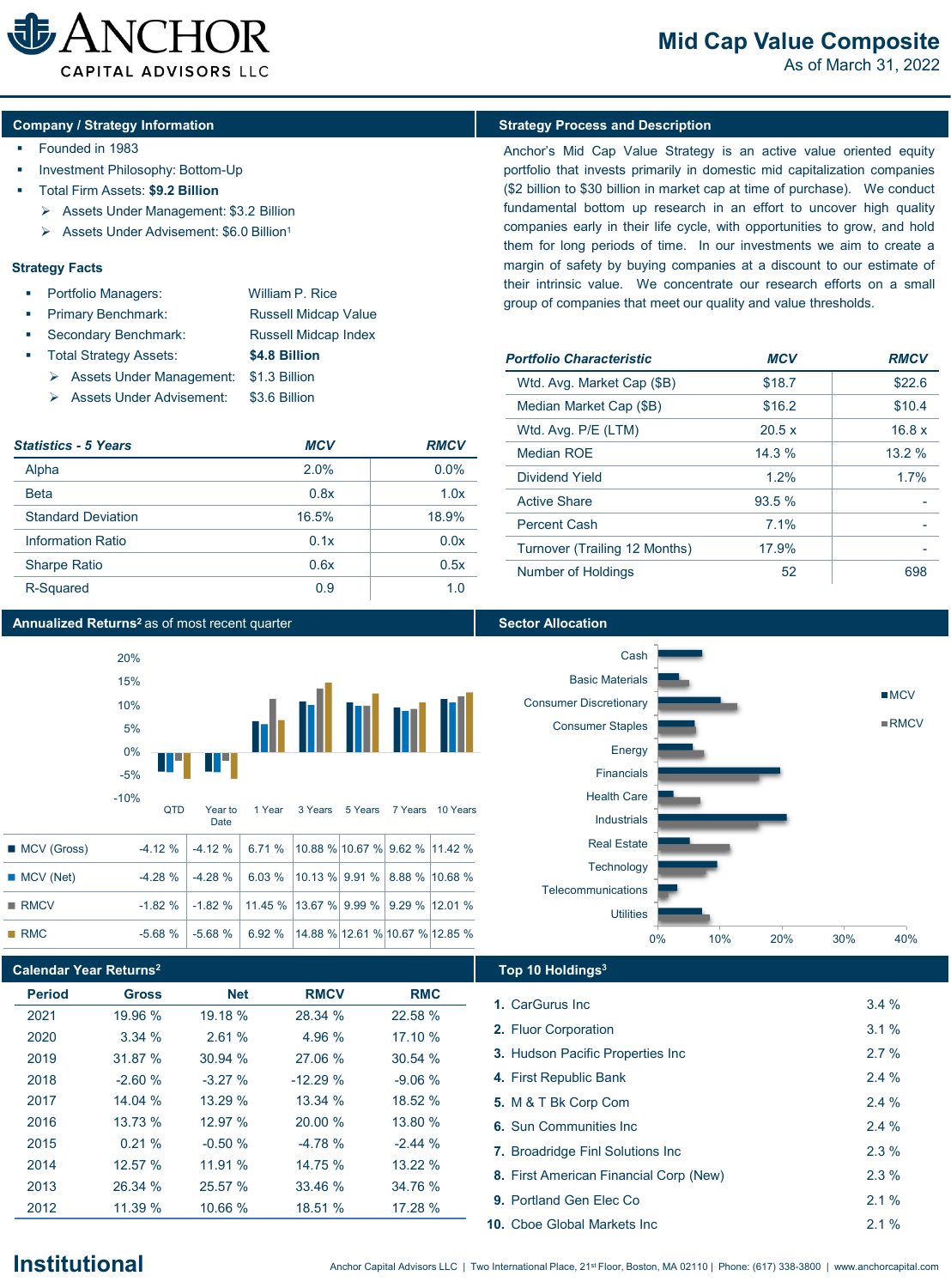

# **Mid Cap Value Composite**

As of March 31, 2022









## **Disclosures**

Investment performance statistics: Anchor Capital Mid Cap Value Composite, for the period from June 30, 2011 through March 31, 2022.

FIRM DEFINITION: Anchor Capital Advisors LLC is a Registered Investment Advisor (registration with the SEC does not imply any level of skill or training) and operates through three divisions: Anchor Managed Accounts divisi Anchor Institutional division and the Anchor Private Client division. The Anchor Capital Managed Account division also serves as an investment sub-advisor to Unified Managed Account (UMA) Programs sponsored by brokerage fi and other organizations. Through the UMA program, Anchor Capital provides a model portfolio for each discipline which has been chosen by the UMA sponsor. For GIPS® purposes, the firm is defined as the Institutional and Pri Client Investment Management divisions of Anchor Capital. On June 1, 2006 Boston Private Financial Holdings, a holding company, purchased an 80% equity interest in Anchor Capital Advisors LLC. The company's employees conti a 20% interest. On March 30, 2018 Anchor Capital Advisors purchased majority ownership from Boston Private Financial Holdings. Anchor now owns 70% interest and Lincoln Peak Capital owns 30% interest in the firm.

DESCRIPTION OF ACCOUNT INVESTMENT OBJECTIVE: The performance results displayed herein represent the performance of the Mid Cap Composite. The Mid-Cap Composite was created and incepted on January 1, 1992. For all years the composite includes all discretionary accounts with assets exceeding \$250,000, and those accounts were invested primarily in Mid-Cap stocks. The investment objective for this Composite is to achieve a high rate of retur of mid cap stocks. Prior to 1/1/2013 accounts could include up to 15% of fixed income investments. Effective 1/1/2013 the composite criteria were changed to allow up to 5% of fixed income investments.

CALCULATION OF RATES OF RETURN: All securities are valued at last sale price as provided by pricing services. The portfolio valuation is based on a trade date basis net of commissions. Investment returns include the reinve of dividends and other earnings. The accrual of interest income is added to the beginning and ending market value. Effective on 1/1/2010, dividends (excluding income on money market securities) are credited on an accrual b currency used to express performance is the U.S. dollar. The time-weighted returns are calculated on an average-weighted basis for each monthly period in the preceding quarter. Anchor revalues portfolio market values on th capital flow, defined as at least 10% of the portfolio value. Quarterly composite results are linked to determine annual returns. The Russell 2000 Value Index excludes fees and commissions. Returns of individual clients' a from composite returns because of different investment objectives, different tax status and other considerations. Returns of individual clients' accounts will be reduced by investment advisor's fees, custodial service fees which might be incurred to provide investment management, custody, administrative, actuarial, accounting or other services to the client. Investment advisory fees charged by Anchor Capital Advisors are described in Part 2A document with all information contained in that filing is provided to all of Anchor Capital Advisors' clients. Prior to 1/1/2013 gross returns are calculated before management fees and custodial fees, but after transaction gross returns are presented as pure gross and are calculated before management fees, custodial fees and transactions costs. Net returns are calculated before custodial fees, but after management fees and transaction costs. calculated using actual fees. Policies for valuing investments, calculating performance, and preparing GIPS Reports are available upon request.

DISPERSION METHOD: Internal dispersion is calculated using the equal-weighted standard deviation of all portfolios included in the composite for the entire year.

GLOBAL INVESTMENT PERFORMANCE STANDARDS COMPLIANCE (GIPS®): In compliance with GIPS®, Anchor Capital Advisors LLC Institutional and Private Client Investment Management divisions prepare statistics for the Mid Cap Composite (on a quarterly basis) which includes total dollars represented in the accounts included in that composite at the end of the quarter, the number of accounts represented in the composite which share comparable investment quidelines and risks, the number of client accounts in that composite, the average account size and median account size. All these data are available upon request. The table on the next page contains extracts of most recent reporting period. The inclusion policy for new accounts is to add each account to the composite as of the last day of the month of the first full calendar quarter in which the account was fully invested. If an objective change, if will be removed from the existing composite as of the first of the month in which the objective change occurred, and will be added to a new composite as of the last day of the month of the first full c the account was fully invested and managed to the new objective. Closed accounts are removed from composites as of the first of the month in which the account closed. Portfolios below \$250,000 and portfolios with restricti the Mid Cap Value Composite. If a portfolio falls below \$200,000 due to client withdrawals or market fluctuations in any given month, it will be excluded from the composite as of the beginning of that month.